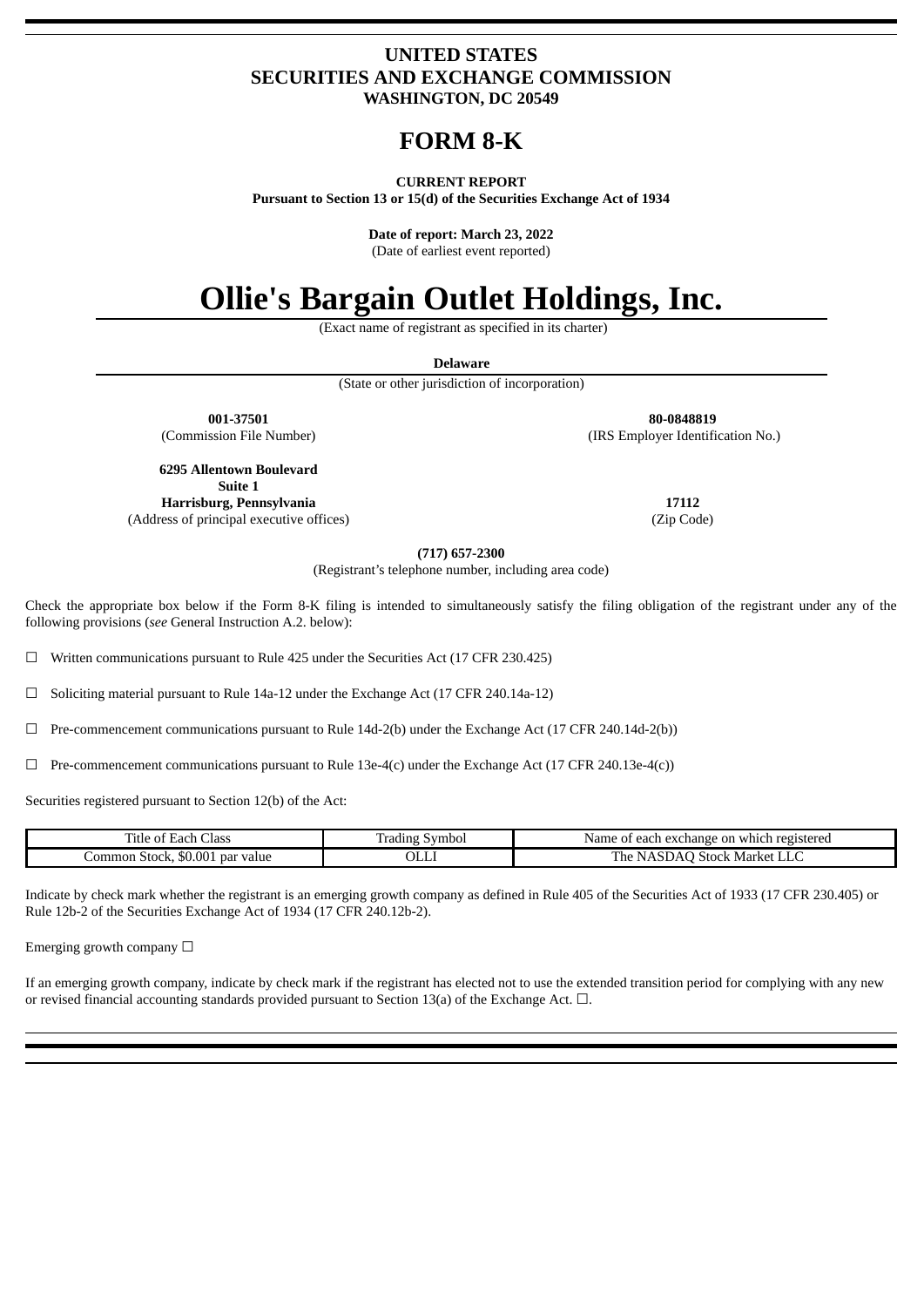## **Item 2.02 Results of Operations and Financial Condition.**

On March 23, 2022, Ollie's Bargain Outlet Holdings, Inc. (the "Company") issued a press release announcing its financial results for the fourth quarter and fiscal year ended January 29, 2022. A copy of the press release is furnished as Exhibit 99.1 to this current report and is incorporated by reference herein.

The information furnished on this Form 8-K, including the exhibit attached, shall not be deemed "filed" for purposes of Section 18 of the Securities Exchange Act of 1934, as amended (the "Exchange Act"), or otherwise subject to the liabilities of that section, nor shall it be deemed incorporated by reference into any filing under the Securities Act of 1933, as amended, or the Exchange Act, regardless of any general incorporation language in such filing.

#### **Item 9.01 Financial Statements and Exhibits.**

(d) Exhibits. The following exhibits are filed with this report:

| <b>Exhibit No.</b> | <b>Description</b>                                                              |
|--------------------|---------------------------------------------------------------------------------|
| 99.1               | Press Release issued on March 23, 2022 of Ollie's Bargain Outlet Holdings, Inc. |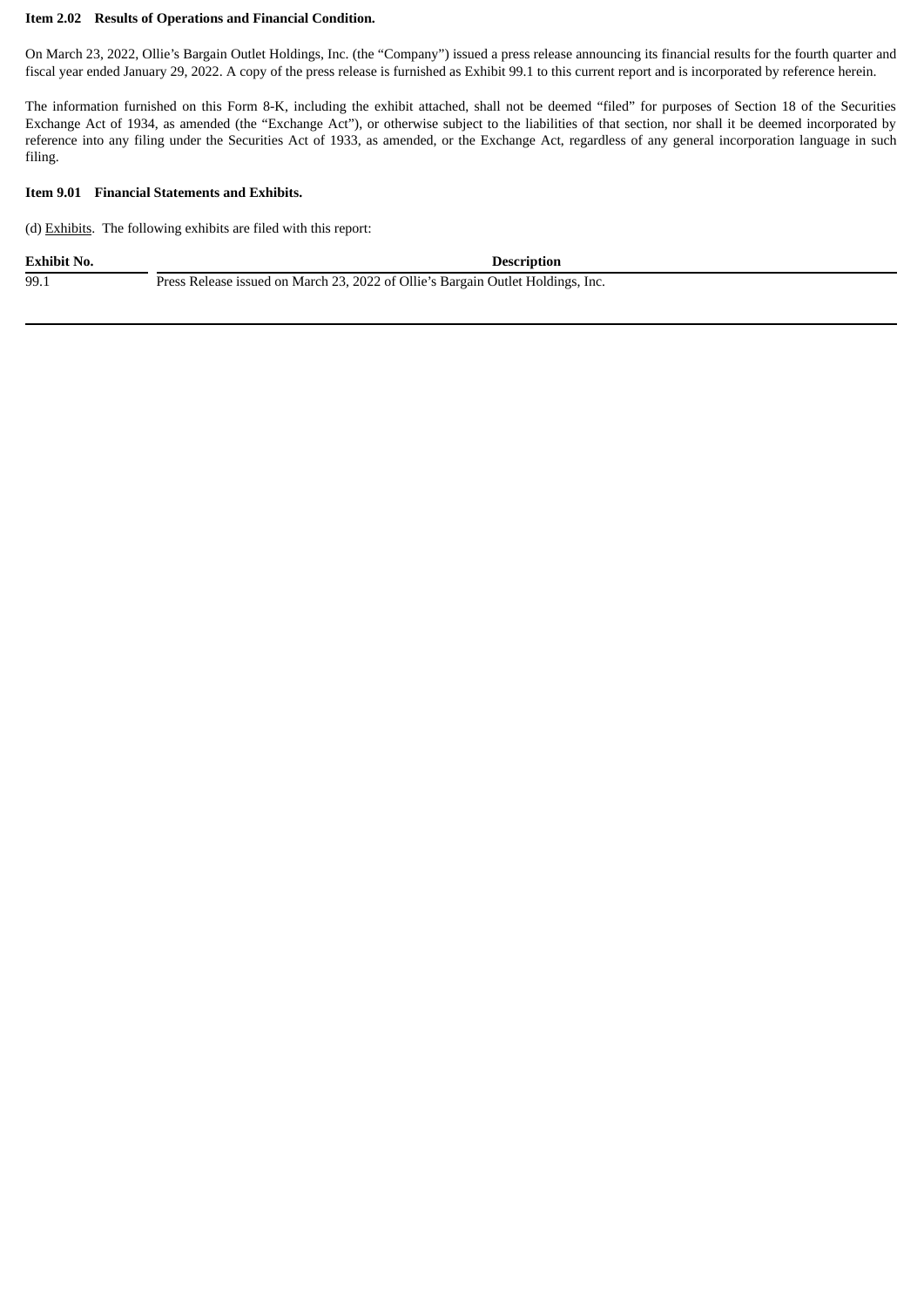## **SIGNATURES**

Pursuant to the requirements of the Securities Exchange Act of 1934, the registrant has duly caused this report to be signed on its behalf by the undersigned hereunto duly authorized.

## **OLLIE'S BARGAIN OUTLET HOLDINGS, INC.**

By: /s/ Jay Stasz

Name: Jay Stasz Title: Senior Vice President and Chief Financial Officer

Date: March 23, 2022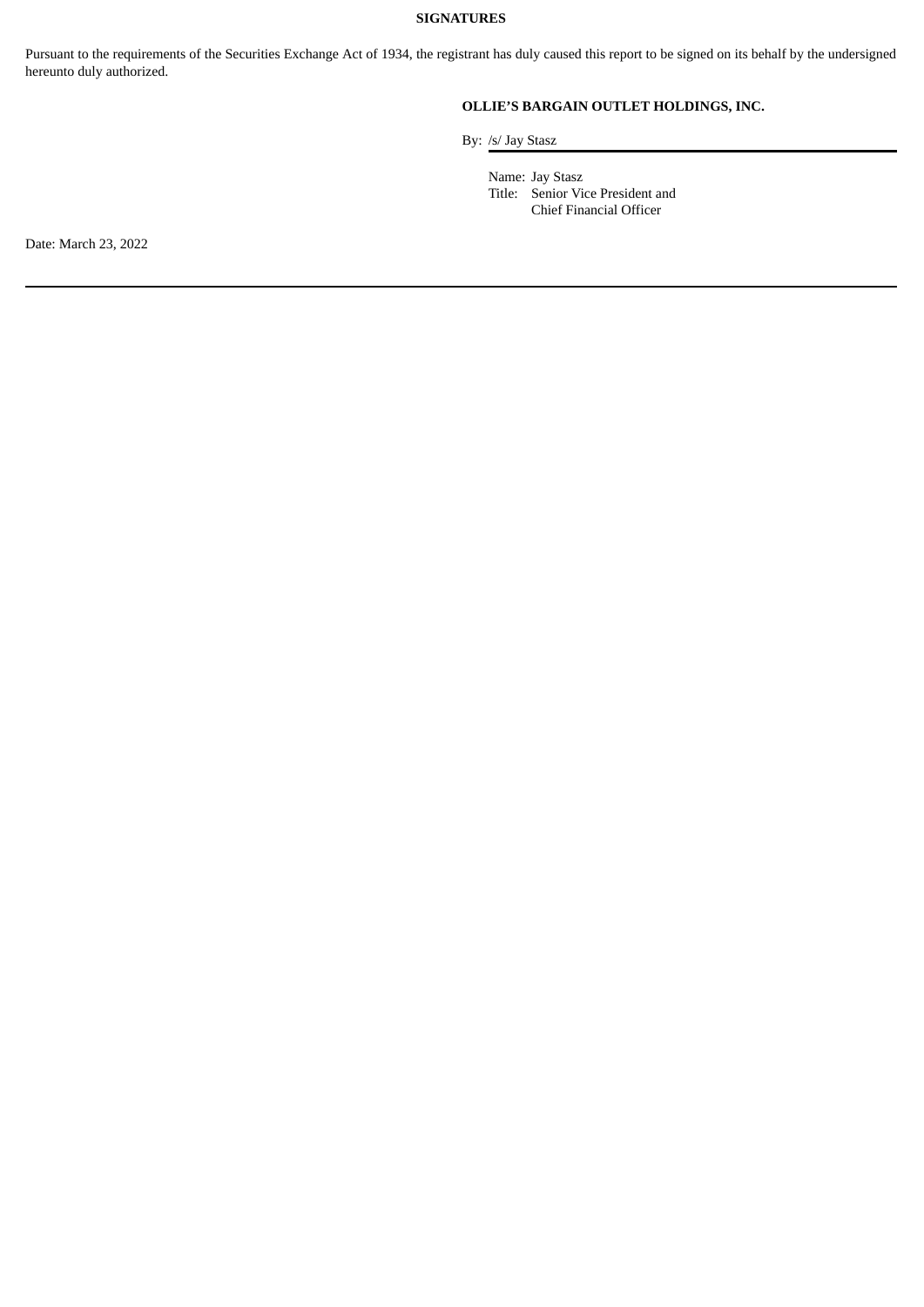## **EXHIBIT INDEX**

**Exhibit No. Description**

[99.1](#page-4-0) Press Release issued on March 23, 2022 of Ollie's Bargain Outlet Holdings, Inc.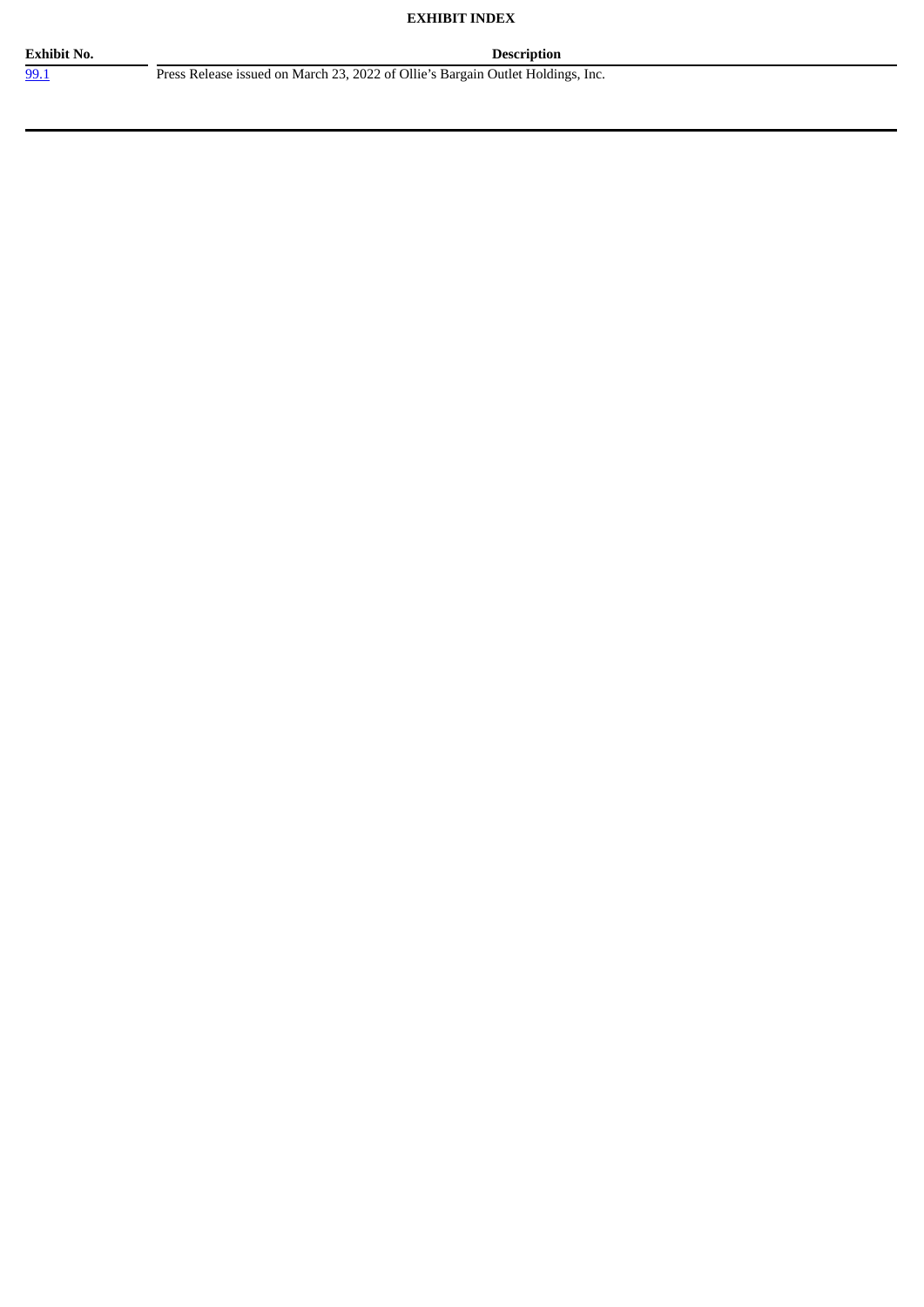<span id="page-4-0"></span>

## **Ollie's Bargain Outlet Holdings, Inc. Reports Fourth Quarter and Fiscal 2021 Financial Results**

#### *~ Company Exceeds EPS Expectations ~ ~ Initiates Fiscal 2022 Guidance ~*

**HARRISBURG, PA – March 23, 2022** – Ollie's Bargain Outlet Holdings, Inc. (NASDAQ: OLLI) (the "Company") today reported financial results for the fourth quarter and full-year fiscal 2021.

## **Fourth Quarter Summary:**

- Total net sales decreased 2.8% to \$501.1 million.
- Comparable store sales decreased 10.5% from the prior year increase of 8.8%. Comparable store sales decreased 2.0% compared with the fourth quarter of fiscal 2019.
- The Company opened five new stores, ending the quarter with 431 stores in 29 states, a year-over-year increase in store count of 11.1%.
- Operating income decreased 32.2% to \$57.5 million. Adjusted operating income<sup>(1)</sup> decreased 32.1% to \$57.3 million and adjusted operating margin(1) decreased 500 basis points to 11.4%.
- Net income totaled \$44.7 million, or \$0.71 per diluted share, as compared with net income of \$64.7 million, or \$0.98 per diluted share, in the prior year.
- Adjusted net income<sup>(1)</sup> was \$43.9 million, or \$0.69 per diluted share, as compared with prior year adjusted net income of \$63.8 million, or \$0.97 per diluted share.
- Adjusted EBITDA(1) decreased 28.2% to \$66.1 million and adjusted EBITDA margin(1) decreased 470 basis points to 13.2%.

"During the fourth quarter we exceeded our earnings expectations. We navigated numerous headwinds including unprecedented inflation in merchandise and transportation costs, shipping delays of imported product, and backlogs at our distribution centers. We accomplished this by controlling what we could by leveraging our vast network of vendor partners, improving efficiencies in our distribution centers, and keeping a tight control on expenses. We continued to execute our retail expansion strategy and deliver great deals to our customers during these challenging times," said John Swygert, President and Chief Executive Officer.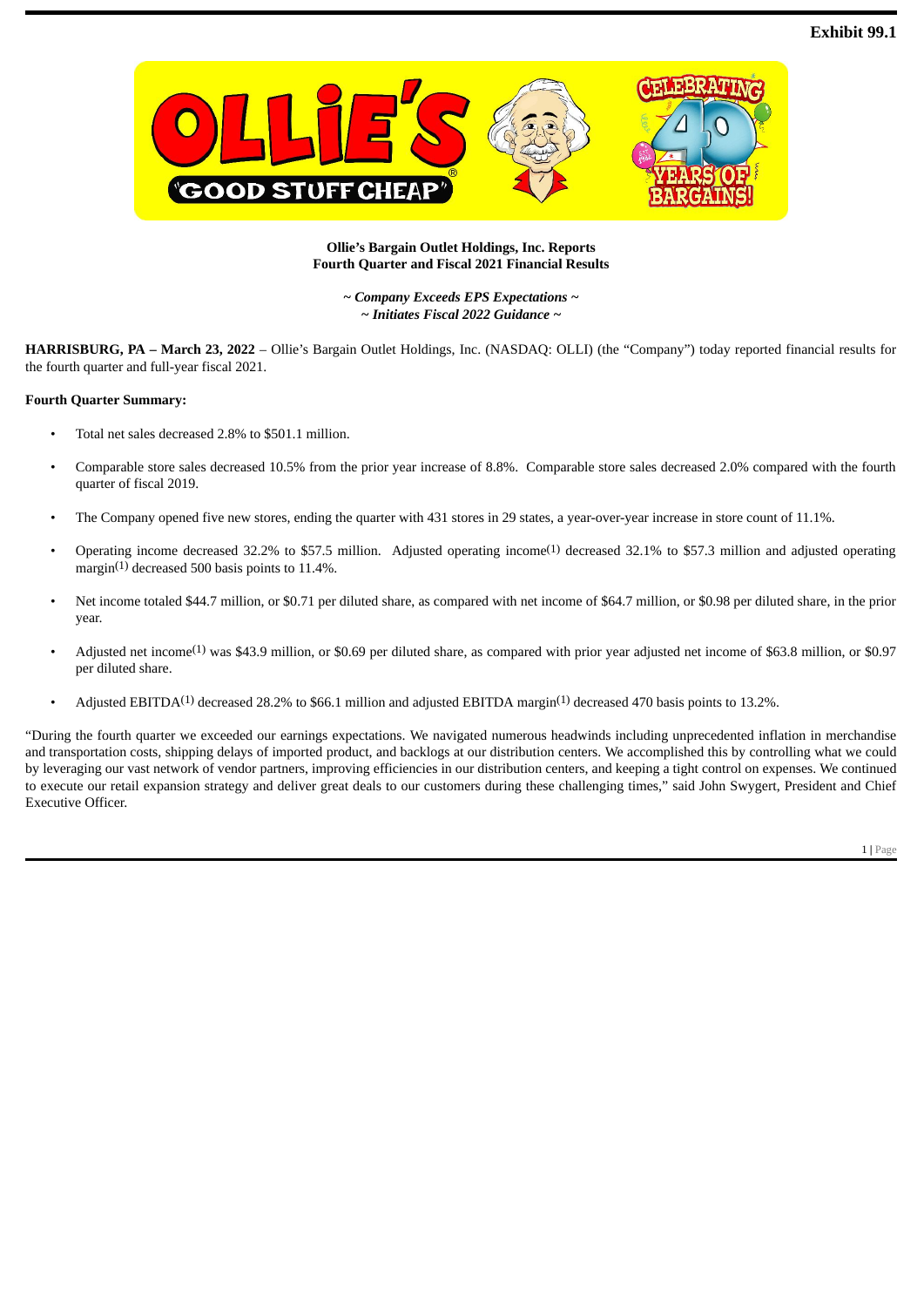Mr. Swygert continued, "Looking ahead, we are excited to celebrate our 40th anniversary and have several special events planned to recognize this milestone. We are also pleased to announce that for the first time in our Company's history, we are launching a store remodel program, which we expect will improve our customers' shopping experience and drive higher sales. We remain highly confident in our business model and expect to see trends improve as we move through the second half of the year, positioning us to return to our long-term algorithm."

## **Fiscal Year Summary:**

- Total net sales decreased 3.1% to \$1.753 billion.
- Comparable store sales decreased 11.1% from the prior year increase of 15.6%. Comparable store sales increased 3.6% compared with fiscal 2019.
- The Company opened 46 new stores in fiscal 2021.
- Operating income decreased 26.3% to \$204.6 million. Adjusted operating income<sup>(1)</sup> decreased 26.4% to \$204.2 million and adjusted operating margin<sup>(1)</sup> decreased 370 basis points to 11.6%.
- Net income totaled \$157.5 million, or \$2.43 per diluted share, as compared with net income of \$242.7 million, or \$3.68 per diluted share, in the prior year.
- Adjusted net income<sup>(1)</sup> was \$152.9 million, or \$2.36 per diluted share, as compared with prior year adjusted net income of \$208.0 million, or \$3.16 per diluted share.
- Adjusted EBITDA<sup>(1)</sup> decreased 22.6% to \$237.3 million and adjusted EBITDA margin<sup>(1)</sup> decreased 340 basis points to 13.5%.
- (1) As used throughout this release, adjusted operating income, adjusted operating margin, adjusted net income, adjusted net income per diluted share, EBITDA, adjusted EBITDA and adjusted EBITDA margin are not measures recognized under U.S. generally accepted accounting principles ("GAAP"). Please see the accompanying financial tables which reconcile GAAP to these non-GAAP measures.

### **Fourth Quarter Results**

Net sales in the fourth quarter of fiscal 2021 totaled \$501.1 million, a 2.8% decrease compared with net sales of \$515.8 million in the fourth quarter of fiscal 2020. The decrease in net sales was primarily due to a comparable store sales decrease of 10.5% as compared with record sales in the fourth quarter of fiscal 2020, partially offset by new store unit growth. Late deliveries of key seasonal product combined with early holiday shopping impacted sales.

Gross profit decreased 10.6% to \$183.0 million in the fourth quarter of fiscal 2021 from \$204.7 million in the fourth quarter of fiscal 2020. Gross margin decreased 320 basis points to 36.5% in the fourth quarter of fiscal 2021 from 39.7% in the fourth quarter of fiscal 2020. The decrease in gross margin in the fourth quarter of fiscal 2021 is primarily due to increased supply chain costs, the result of higher import and trucking costs and, to a lesser extent, higher wage rates in the Company's distribution centers, partially offset by an increased merchandise margin.

Selling, general and administrative expenses, exclusive of \$0.1 million and \$0.2 million of gains from insurance settlements in the fourth quarters of fiscal 2021 and fiscal 2020, respectively, increased 4.1% to \$119.2 million in the fourth quarter of fiscal 2021 from \$114.4 million in the fourth quarter of fiscal 2020. This increase was primarily driven by higher selling expenses associated with 43 net additional stores and higher wage rates in select markets. As a percentage of net sales, selling, general and administrative expenses, exclusive of the insurance settlement gains, increased 160 basis points to 23.8% in the fourth quarter of fiscal 2021 from 22.2% in the fourth quarter of fiscal 2020. The increase was primarily due to deleveraging as a result of the decrease in sales.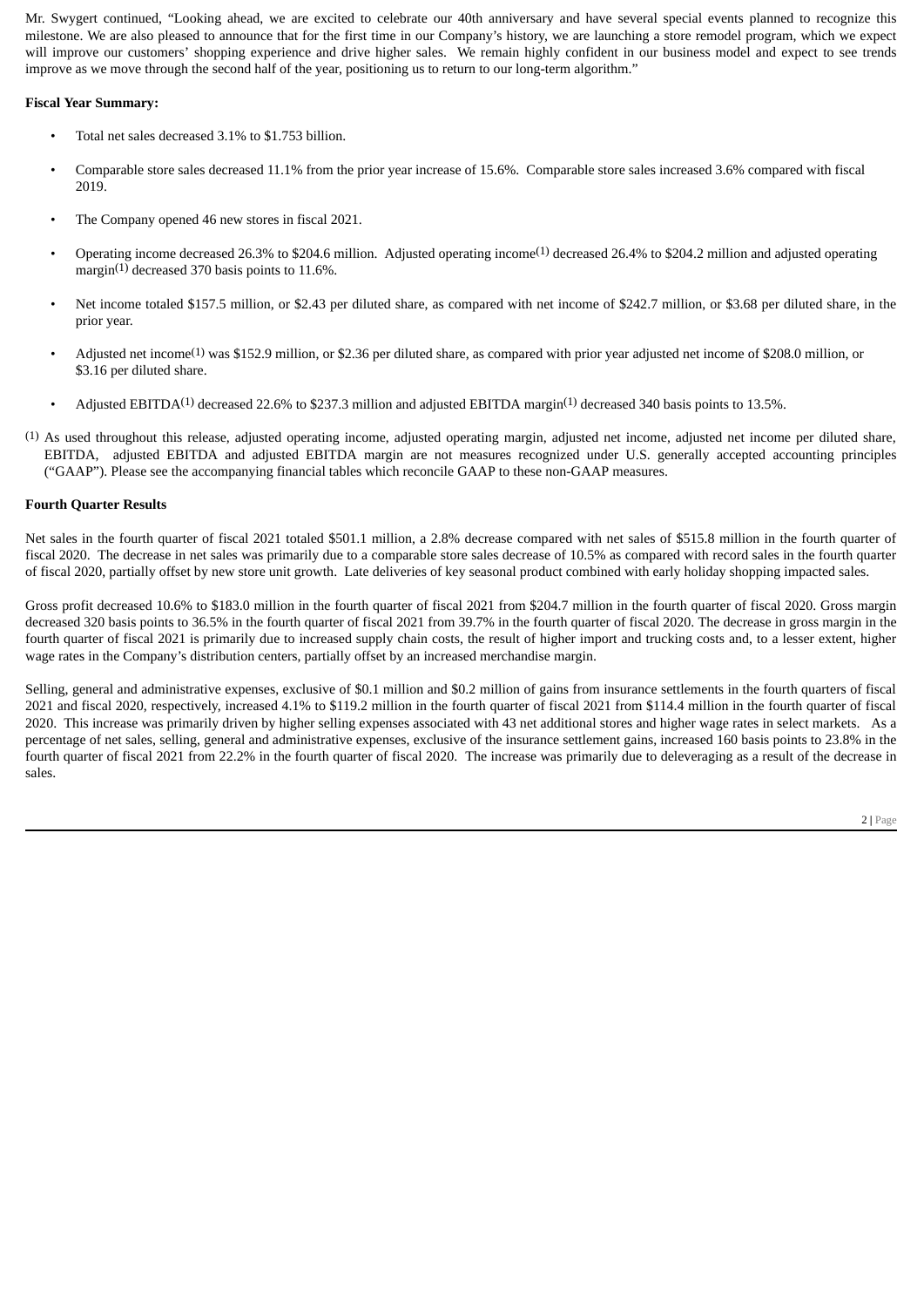Operating income totaled \$57.5 million in the fourth quarter of fiscal 2021, a 32.2% decrease from operating income of \$84.7 million in the fourth quarter of fiscal 2020. Excluding the gains from the insurance settlements, adjusted operating income<sup>(1)</sup> decreased  $32.1\%$  to \$57.3 million in the fourth quarter of fiscal 2021 from \$84.5 million in the fourth quarter of fiscal 2020. Adjusted operating margin(1) decreased 500 basis points to 11.4% in the fourth quarter of fiscal 2021 from 16.4% in the fourth quarter of fiscal 2020 primarily due to the decrease in gross margin and the deleveraging of selling, general and administrative expenses as a result of the decrease in sales.

Net income decreased 30.8% to \$44.7 million, or \$0.71 per diluted share, in the fourth quarter of fiscal 2021 compared with net income of \$64.7 million, or \$0.98 per diluted share, in the fourth quarter of fiscal 2020. Diluted earnings per share in each of the fourth quarters of fiscal 2021 and fiscal 2020 included a benefit of \$0.01 due to excess tax benefits related to stock-based compensation. Adjusted net income<sup>(1)</sup>, which excludes these benefits and the after-tax gains from the insurance settlements, decreased 31.2% to \$43.9 million, or \$0.69 per diluted share, in the fourth quarter of fiscal 2021 from \$63.8 million, or \$0.97 per diluted share, in the fourth quarter of fiscal 2020.

Adjusted EBITDA<sup>(1)</sup> totaled \$66.1 million in the fourth quarter of fiscal 2021, decreasing 28.2% from \$92.1 million in the fourth quarter of fiscal 2020. Adjusted EBITDA margin<sup>(1)</sup> decreased 470 basis points to 13.2% in the fourth quarter of fiscal 2021 from 17.9% in the fourth quarter of fiscal 2020. Adjusted EBITDA excludes non-cash stock-based compensation expense and the gains from the insurance settlements.

#### **Fiscal 2021 Results**

Net sales totaled \$1.753 billion in fiscal 2021, a decrease of 3.1% compared with net sales of \$1.809 billion in fiscal 2020. The decrease in net sales was the result of a comparable store sales decrease of 11.1% as compared with the record sales in fiscal 2020, partially offset by new store unit growth.

Gross profit decreased 5.8% to \$681.2 million in fiscal 2021 from \$723.4 million in fiscal 2020. Gross margin decreased 110 basis points to 38.9% in fiscal 2021 from 40.0% in fiscal 2020. The decrease in gross margin in fiscal 2021 is due to increased supply chain costs, primarily the result of higher import and trucking costs and, to a lesser extent, higher wage rates in the Company's distribution centers, partially offset by improvement in the merchandise margin.

Adjusted operating income<sup>(1)</sup>, which excludes gains from insurance settlements of \$0.4 million and \$0.2 million in fiscal 2021 and fiscal 2020, respectively, decreased 26.4% to \$204.2 million in fiscal 2021 compared with \$277.3 million in fiscal 2020. Adjusted operating margin(1) decreased 370 basis points to 11.6% in fiscal 2021 from 15.3% in fiscal 2020 primarily as a result of the decrease in gross margin and the deleveraging of expense components due to the decrease in sales.

Net income decreased 35.1% to \$157.5 million, or \$2.43 per diluted share, in fiscal 2021 from \$242.7 million, or \$3.68 per diluted share, in fiscal 2020. Diluted earnings per share in fiscal 2021 and fiscal 2020 included a benefit of \$0.06 and \$0.52, respectively, due to excess tax benefits related to stockbased compensation. Adjusted net income<sup>(1)</sup>, which excludes these benefits and the after-tax gains from the insurance settlements, decreased 26.5% to \$152.9 million, or \$2.36 per diluted share, in fiscal 2021 from \$208.0 million, or \$3.16 per diluted share, in fiscal 2020.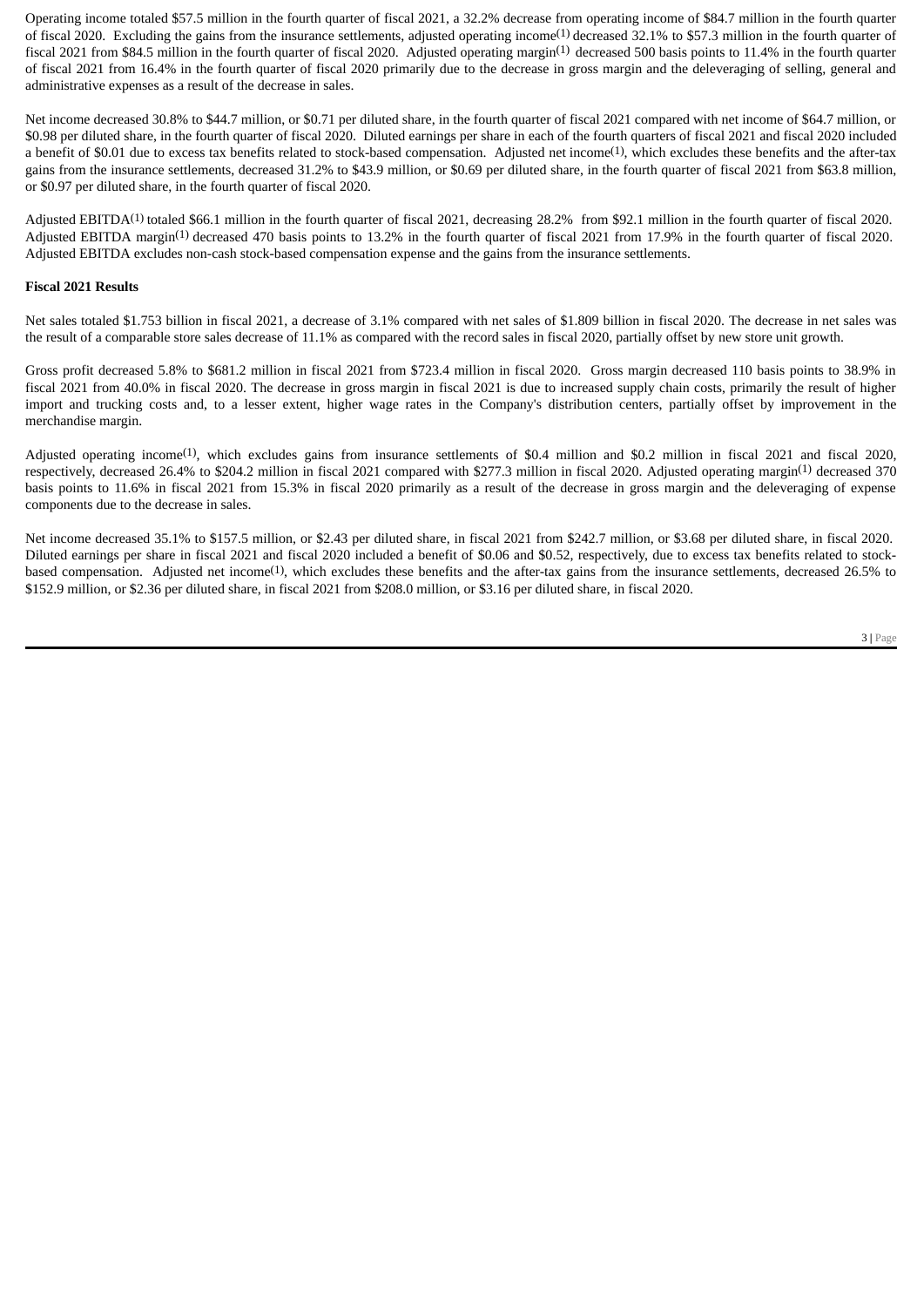Adjusted EBITDA (1) totaled \$237.3 million in fiscal 2021, a 22.6% decrease from \$306.5 million in fiscal 2020. Adjusted EBITDA margin<sup>(1)</sup> decreased 340 basis points to 13.5% in fiscal 2021 from 16.9% in fiscal 2020.

#### **Balance Sheet and Cash Flow Highlights**

The Company's cash and cash equivalents balance as of the end of fiscal 2021 was \$247.0 million compared with \$447.1 million as of the end of fiscal 2020. The Company had no borrowings outstanding under its \$100 million revolving credit facility and \$84.7 million of availability under the facility as of the end of fiscal 2021. The Company ended the period with total borrowings, consisting solely of finance lease obligations, of \$1.1 million.

During the fourth quarter of fiscal 2021, the Company invested \$20.0 million of cash to repurchase 434,474 shares of its common stock, resulting in \$220.0 million invested in fiscal 2021.

Inventories as of the end of fiscal 2021 increased 32.1% to \$467.3 million compared with \$353.7 million as of the end of fiscal 2020, with almost half of the variance attributable to increased supply chain costs and the remainder driven by the increased number of stores and the timing of merchandise receipts. In addition, inventories as of the end of fiscal 2020 were reduced due to heightened levels of sales productivity throughout the fourth quarter last year.

Capital expenditures in fiscal 2021, primarily for new and existing stores, totaled \$35.0 million compared with \$30.5 million in fiscal 2020.

#### **Fiscal 2022 Outlook**

The Company estimates the following:

For full-year fiscal 2022:

- Total net sales of \$1.908 billion to \$1.926 billion;
- Comparable store sales ranging from flat to an increase of 1.0%;
- The opening of 46 to 48 new stores, including two relocations;
- Gross margin of approximately 37.2%;
- Operating income of \$182.0 million to \$187.0 million;
- Adjusted net income<sup>(2)</sup> of \$136.0 million to \$140.0 million and adjusted net income per diluted share<sup>(2)</sup> of \$2.15 to \$2.22, both of which exclude excess tax benefits related to stock-based compensation;
- An effective tax rate of 25.4%, which excludes excess tax benefits related to stock-based compensation;
- Diluted weighted average shares outstanding of 63.0 million; and
- Capital expenditures of \$53 million to \$58 million, primarily for new stores, the expansion of the Company's York, PA distribution center, storelevel initiatives, and IT projects.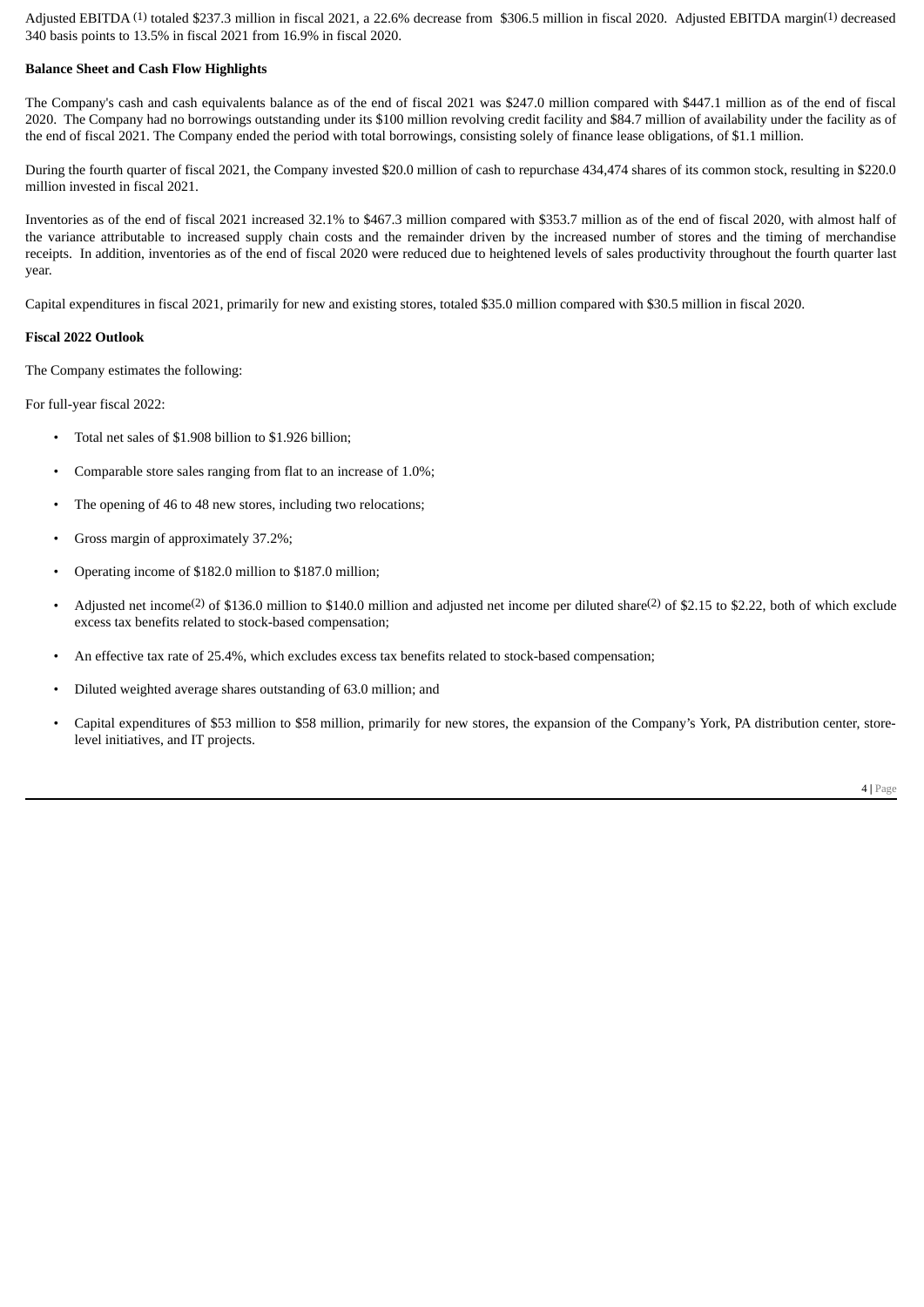For the first quarter of fiscal 2022:

- Total sales of \$417.0 million to \$422.0 million;
- Comparable store sales ranging from down 15.0% to down 14.0% as we lap stimulus from the same period last year;
- Gross margin of approximately 35.8%;
- Operating income of \$26.5 million to \$28.0 million; and
- Adjusted net income<sup>(2)</sup> of \$20.0 million to \$21.0 million and adjusted net income per diluted share<sup>(2)</sup> of \$0.31 to \$0.33, both of which exclude excess tax benefits related to stock-based compensation.
- (2)The guidance ranges as provided for adjusted net income and adjusted net income per diluted share exclude the excess tax benefits related to stock-based compensation as the Company cannot predict such estimates without unreasonable effort.

#### **Conference Call Information**

A conference call to discuss fourth quarter and full-year fiscal 2021 financial results is scheduled for today, March 23, 2022, at 4:30 p.m. Eastern Time. Investors and analysts can participate on the conference call by dialing (800) 219-7052 or (574) 990-1029 and using conference ID #6560876. Interested parties can also listen to a live webcast or replay of the conference call by logging on to the investor relations section on the Company's website at http://investors.ollies.us/. The replay of the conference call webcast will be available at the investor relations website for one year.

#### **About Ollie's**

We are a highly differentiated and fast growing, extreme value retailer of brand name merchandise at drastically reduced prices. We are known for our assortment of merchandise offered as Good Stuff Cheap®. We offer name brand products, Real Brands! Real Bargains!®, in every department, including housewares, food, books and stationery, bed and bath, floor coverings, toys, health and beauty aids and other categories. We currently operate 436 stores in 29 states throughout half of the United States. For more information, visit www.ollies.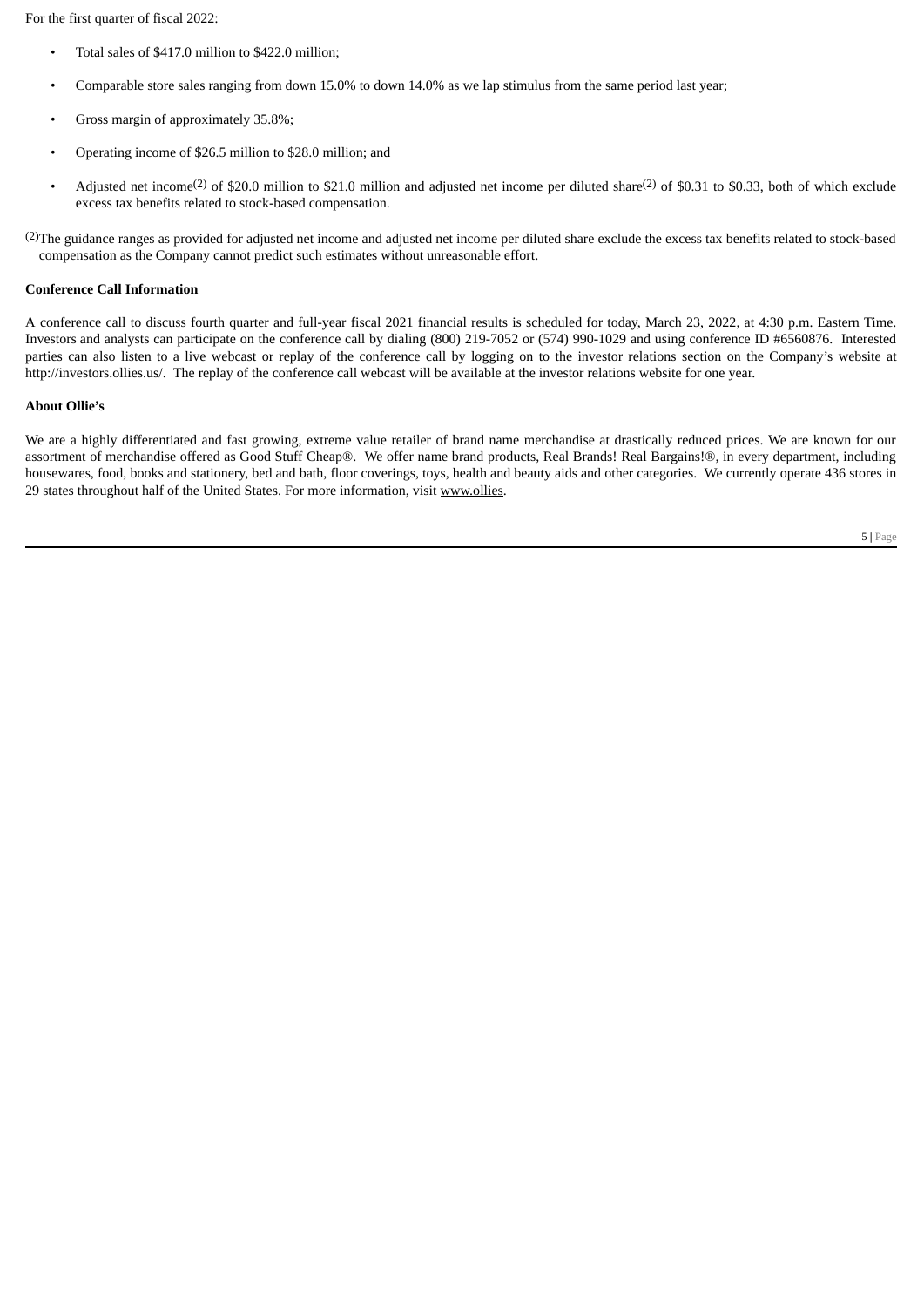#### **Forward-Looking Statements**

This press release contains forward-looking statements within the meaning of the U.S. Private Securities Litigation Reform Act of 1995. Forward-looking statements can be identified by words such as "could," "may," "might," "will," "likely," "anticipates," "intends," "plans," "seeks," "believes," "estimates, "expects," "continues," "projects" and similar references to future periods, or by the inclusion of forecasts or projections, the outlook for the Company's future business, prospects, financial performance, including our fiscal 2022 business outlook or financial guidance, and industry outlook. Forward-looking statements are based on our current expectations and assumptions regarding our business, the economy and other future conditions. Because forwardlooking statements relate to the future, by their nature, they are subject to inherent uncertainties, risks and changes in circumstances that are difficult to predict. As a result, our actual results may differ materially from those contemplated by the forward-looking statements. Important factors that could cause actual results to differ materially from those in the forward-looking statements include regional, national or global political, economic, business, competitive, market and regulatory conditions, including, but not limited to, legislation, national trade policy, and the following: our failure to adequately procure and manage our inventory or anticipate consumer demand; changes in consumer confidence and spending; risks associated with our status as a "brick and mortar" only retailer; risks associated with intense competition; our failure to open new profitable stores, or successfully enter new markets, on a timely basis or at all; the risks associated with doing business with international manufacturers and suppliers including, but not limited to, transportation and shipping challenges, and potential increases in tariffs on imported goods; outbreak of viruses or widespread illness, including the continued impact of COVID-19 and continuing or renewed regulatory responses thereto; risks associated with heightened geopolitical instability due to the Russia/Ukraine conflict; our inability to operate our stores due to civil unrest and related protests or disturbances; our failure to properly hire and to retain key personnel and other qualified personnel; our inability to obtain favorable lease terms for our properties; the failure to timely acquire, develop and open, the loss of, or disruption or interruption in the operations of, our centralized distribution centers; fluctuations in comparable store sales and results of operations, including on a quarterly basis; risks associated with our lack of operations in the growing online retail marketplace; risks associated with litigation, the expense of defense, and potential for adverse outcomes; our inability to successfully develop or implement our marketing, advertising and promotional efforts; the seasonal nature of our business; risks associated with the timely and effective deployment, protection, and defense of computer networks and other electronic systems, including e-mail; changes in government regulations, procedures and requirements; risks associated with natural disasters, whether or not caused by climate change; and our ability to service indebtedness and to comply with our financial covenants together with each of the other factors set forth under the heading "Risk Factors" in our filings with the United States Securities and Exchange Commission ("SEC"). Any forwardlooking statement made by us in this press release speaks only as of the date on which it is made. Factors or events that could cause our actual results to differ may emerge from time to time, and it is not possible for us to predict all of them. Ollie's undertakes no obligation to publicly update or revise any forward-looking statement, whether as a result of new information, future developments or otherwise, except as may be required by law. You are advised, however, to consult any further disclosures we make on related subjects in our public announcements and SEC filings.

#### **Investor Contact:**

Jean Fontana ICR 646-277-1214 Jean.Fontana@icrinc.com

#### **Media Contact:**

Tom Kuypers Senior Vice President – Marketing & Advertising 717-657-2300 tkuypers@ollies.us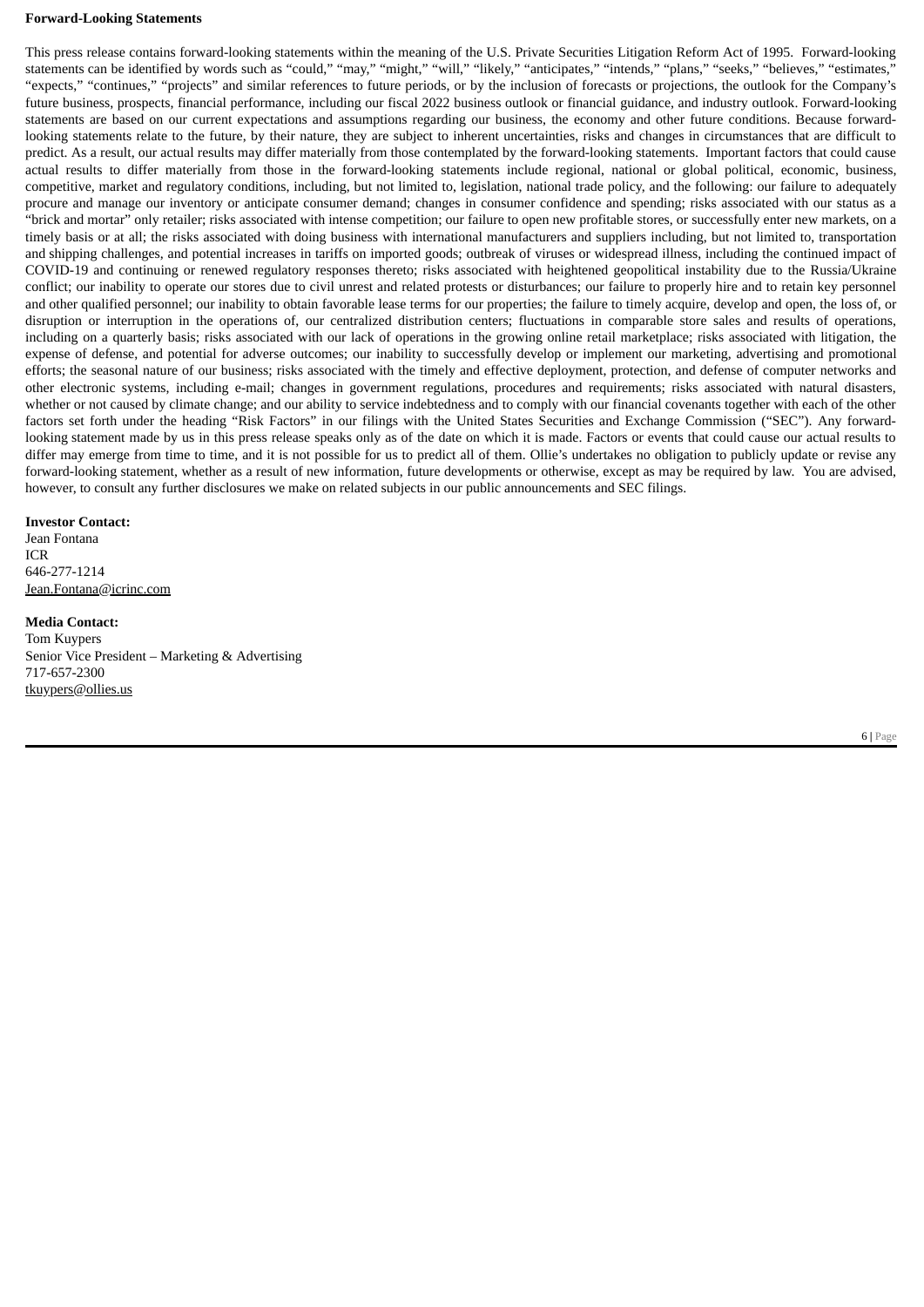## **Ollie's Bargain Outlet Holdings, Inc.**

## **Condensed Consolidated Statements of Income**

## **(In thousands except for per share amounts)**

## **(Unaudited)**

|                                              | 13 Weeks<br><b>Ended</b><br>January 29, |         | 13 Weeks<br><b>Ended</b><br>January 30, |         | 52 Weeks<br><b>Ended</b><br>January 29, |           | 52 Weeks<br><b>Ended</b><br>January 30, |
|----------------------------------------------|-----------------------------------------|---------|-----------------------------------------|---------|-----------------------------------------|-----------|-----------------------------------------|
|                                              |                                         | 2022    |                                         | 2021    |                                         | 2022      | 2021                                    |
| Net sales                                    | $\mathfrak{s}$                          | 501,135 | \$                                      | 515,763 | \$                                      | 1,752,995 | \$<br>1,808,821                         |
| Cost of sales                                |                                         | 318,094 |                                         | 311,106 |                                         | 1,071,749 | 1,085,455                               |
| Gross profit                                 |                                         | 183,041 |                                         | 204,657 |                                         | 681,246   | 723,366                                 |
| Selling, general and administrative expenses |                                         | 119,078 |                                         | 114,190 |                                         | 447,615   | 418,889                                 |
| Depreciation and amortization expenses       |                                         | 5,255   |                                         | 4,409   |                                         | 19,364    | 16,705                                  |
| Pre-opening expenses                         |                                         | 1,256   |                                         | 1,349   |                                         | 9,675     | 10,272                                  |
| Operating income                             |                                         | 57,452  |                                         | 84,709  |                                         | 204,592   | 277,500                                 |
| Interest expense (income), net               |                                         | 98      |                                         | (76)    |                                         | 209       | (278)                                   |
| Income before income taxes                   |                                         | 57,354  |                                         | 84,785  |                                         | 204,383   | 277,778                                 |
| Income tax expense                           |                                         | 12,627  |                                         | 20,125  |                                         | 46,928    | 35,082                                  |
| Net income                                   | \$                                      | 44,727  | \$                                      | 64,660  | \$                                      | 157,455   | \$<br>242,696                           |
| Earnings per common share:                   |                                         |         |                                         |         |                                         |           |                                         |
| <b>Basic</b>                                 | \$                                      | 0.71    | \$                                      | 0.99    | \$                                      | 2.44      | \$<br>3.75                              |
| <b>Diluted</b>                               | \$                                      | 0.71    | \$                                      | 0.98    | \$                                      | 2.43      | \$<br>3.68                              |
| Weighted average common shares outstanding:  |                                         |         |                                         |         |                                         |           |                                         |
| <b>Basic</b>                                 |                                         | 63,059  |                                         | 65,426  |                                         | 64,447    | 64,748                                  |
| <b>Diluted</b>                               |                                         | 63,270  |                                         | 66,096  |                                         | 64,878    | 65,873                                  |
| Percentage of net sales <sup>(1)</sup>       |                                         |         |                                         |         |                                         |           |                                         |
| Net sales                                    |                                         | 100.0%  |                                         | 100.0%  |                                         | 100.0%    | 100.0%                                  |
| Cost of sales                                |                                         | 63.5    |                                         | 60.3    |                                         | 61.1      | 60.0                                    |
| Gross profit                                 |                                         | 36.5    |                                         | 39.7    |                                         | 38.9      | 40.0                                    |
| Selling, general and administrative expenses |                                         | 23.8    |                                         | 22.1    |                                         | 25.5      | 23.2                                    |
| Depreciation and amortization expenses       |                                         | 1.0     |                                         | 0.9     |                                         | 1.1       | 0.9                                     |
| Pre-opening expenses                         |                                         | 0.3     |                                         | 0.3     |                                         | 0.6       | 0.6                                     |
| Operating income                             |                                         | 11.5    |                                         | 16.4    |                                         | 11.7      | 15.3                                    |
| Interest expense (income), net               |                                         |         |                                         |         |                                         |           |                                         |
| Income before income taxes                   |                                         | 11.4    |                                         | 16.4    |                                         | 11.7      | 15.4                                    |
| Income tax expense                           |                                         | 2.5     |                                         | 3.9     |                                         | 2.7       | 1.9                                     |
| Net income                                   |                                         | 8.9%    |                                         | 12.5%   |                                         | 9.0%      | 13.4%                                   |

(1)Components may not add to totals due to rounding.

7 **|** Page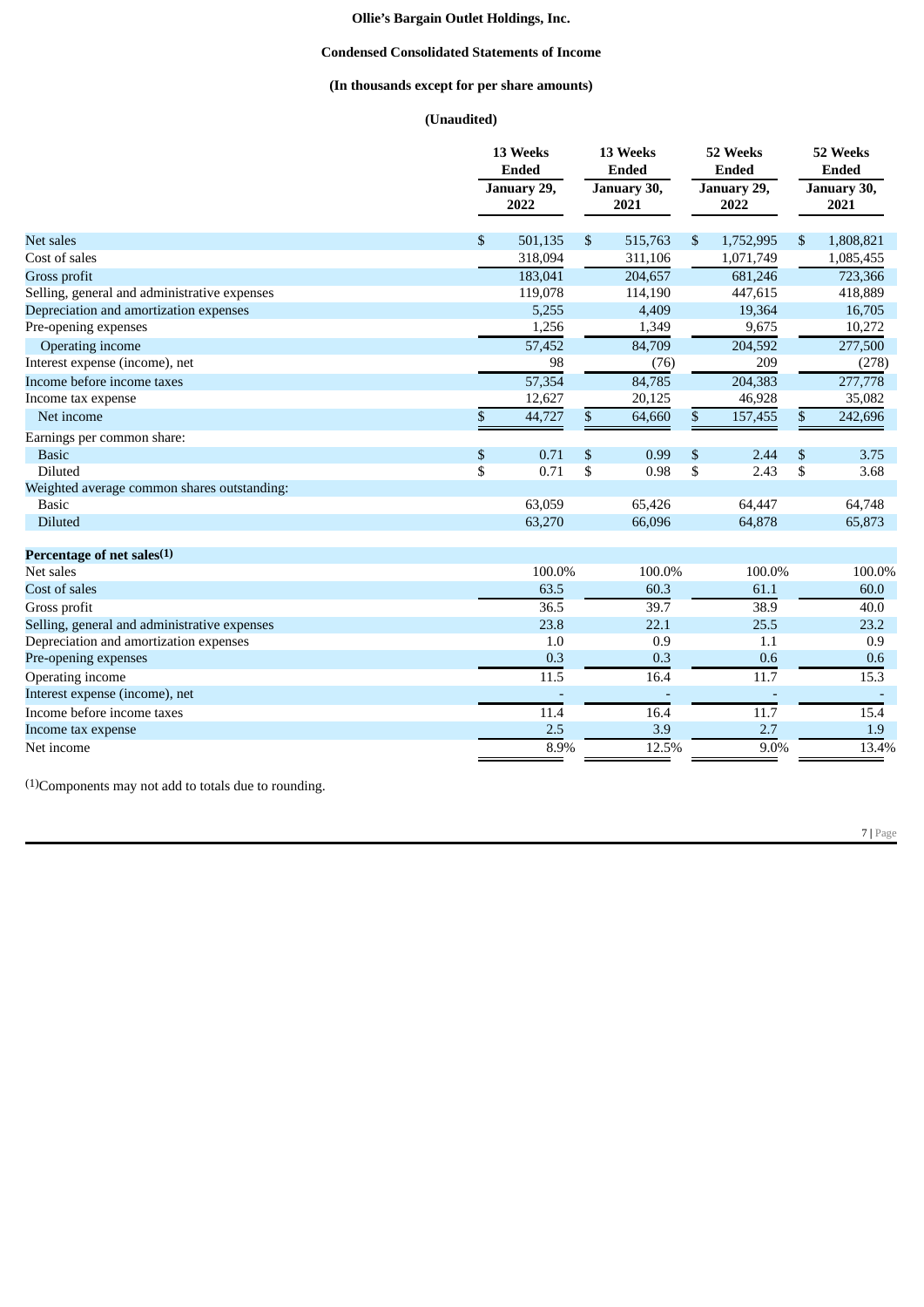#### **Ollie's Bargain Outlet Holdings, Inc. Condensed Consolidated Balance Sheets**

## **(In thousands)**

## **(Unaudited)**

| <b>Assets</b>                                  | January 29,<br>2022 | January 30,<br>2021 |
|------------------------------------------------|---------------------|---------------------|
| Current assets:                                |                     |                     |
| Cash and cash equivalents                      | \$<br>246,977       | \$<br>447,126       |
| Inventories                                    | 467,306             | 353,704             |
| Accounts receivable                            | 1,372               | 621                 |
| Prepaid expenses and other assets              | 11,173              | 7,316               |
| Total current assets                           | 726,828             | 808,767             |
| Property and equipment, net                    | 147,164             | 138,712             |
| Operating lease right-of-use assets            | 420,568             | 380,546             |
| Goodwill                                       | 444,850             | 444,850             |
| Trade name                                     | 230,559             | 230,559             |
| Other assets                                   | 2,203               | 2,421               |
| <b>Total assets</b>                            | \$<br>1,972,172     | \$<br>2,005,855     |
| <b>Liabilities and Stockholders' Equity</b>    |                     |                     |
| <b>Current liabilities:</b>                    |                     |                     |
| Current portion of long-term debt              | \$<br>332           | \$<br>328           |
| Accounts payable                               | 106,599             | 117,217             |
| Income taxes payable                           | 2,556               | 10,960              |
| Current portion of operating lease liabilities | 75,535              | 64,732              |
| Accrued expenses and other                     | 78,246              | 90,559              |
| Total current liabilities                      | 263,268             | 283,796             |
| Revolving credit facility                      |                     |                     |
| Long-term debt                                 | 719                 | 656                 |
| Deferred income taxes                          | 66,179              | 65,064              |
| Long-term operating lease liabilities          | 354,293             | 321,454             |
| Other long-term liabilities                    | 3                   |                     |
| <b>Total liabilities</b>                       | 684.462             | 670,974             |
| Stockholders' equity:                          |                     |                     |
| Common stock                                   | 67                  | 66                  |
| Additional paid-in capital                     | 664,293             | 648,949             |
| Retained earnings                              | 883,722             | 726,267             |
| Treasury - common stock                        | (260, 372)          | (40, 401)           |
| Total stockholders' equity                     | 1,287,710           | 1,334,881           |
| Total liabilities and stockholders' equity     | \$<br>1,972,172     | \$<br>2,005,855     |

8 **|** Page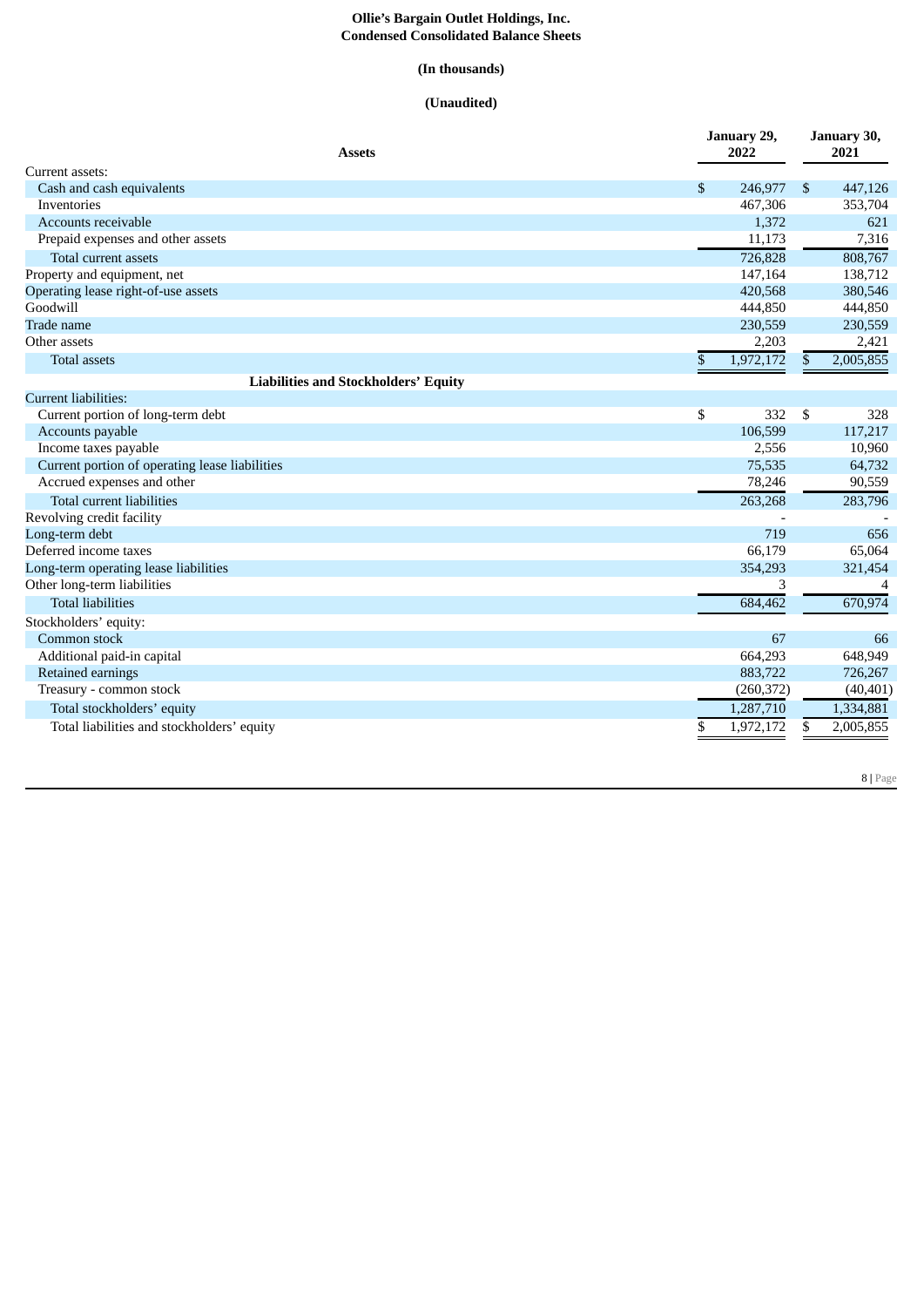#### **Ollie's Bargain Outlet Holdings, Inc. Condensed Consolidated Statements of Cash Flows**

## **(In thousands)**

## **(Unaudited)**

|                                                          | 13 Weeks<br>Ended |                    |   |                    |  |                    |    |                    | 13 Weeks<br>52 Weeks<br>Ended<br>Ended |  |  |  |  |  |  |  |  |  |  |  |  |  | 52 Weeks<br>Ended |
|----------------------------------------------------------|-------------------|--------------------|---|--------------------|--|--------------------|----|--------------------|----------------------------------------|--|--|--|--|--|--|--|--|--|--|--|--|--|-------------------|
|                                                          |                   | January29,<br>2022 |   | January30,<br>2021 |  | January29,<br>2022 |    | January30,<br>2021 |                                        |  |  |  |  |  |  |  |  |  |  |  |  |  |                   |
| Net cash provided by operating activities                | ж                 | 42,342             | Ж | 125,340            |  | 45,033             | S. | 361,254            |                                        |  |  |  |  |  |  |  |  |  |  |  |  |  |                   |
| Net cash used in investing activities                    |                   | (5,317)            |   | (4,617)            |  | (31, 830)          |    | (30, 448)          |                                        |  |  |  |  |  |  |  |  |  |  |  |  |  |                   |
| Net cash (used in) provided by financing activities      |                   | (19,774)           |   | 878                |  | (213, 352)         |    | 26,370             |                                        |  |  |  |  |  |  |  |  |  |  |  |  |  |                   |
| Net increase (decrease) in cash and cash equivalents     |                   | 17,251             |   | 121.601            |  | (200, 149)         |    | 357,176            |                                        |  |  |  |  |  |  |  |  |  |  |  |  |  |                   |
| Cash and cash equivalents at the beginning of the period |                   | 229,726            |   | 325,525            |  | 447,126            |    | 89,950             |                                        |  |  |  |  |  |  |  |  |  |  |  |  |  |                   |
| Cash and cash equivalents at the end of the period       |                   | 246,977            |   | 447,126            |  | 246.977            |    | 447.126            |                                        |  |  |  |  |  |  |  |  |  |  |  |  |  |                   |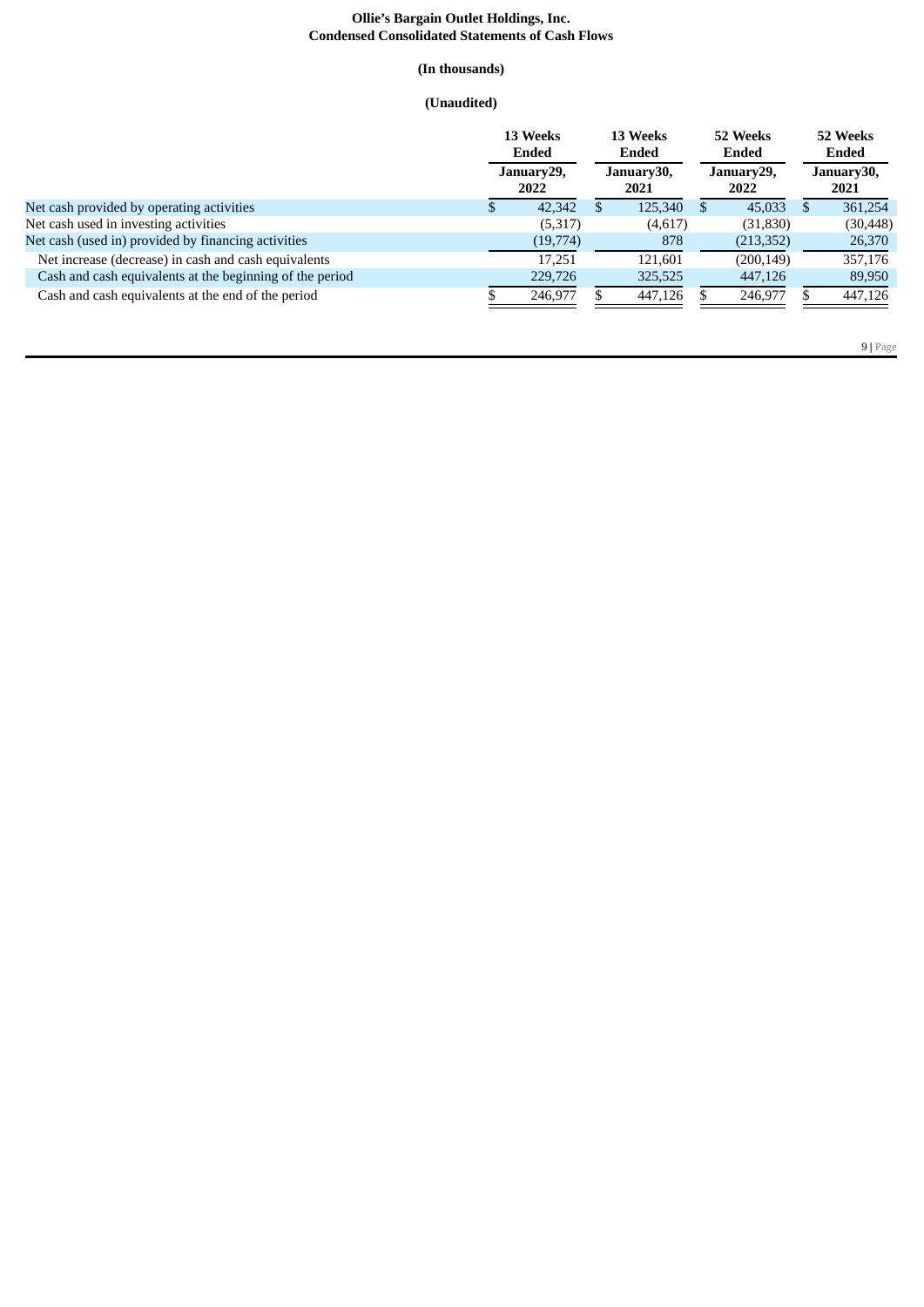#### **Ollie's Bargain Outlet Holdings, Inc.**

#### **Supplemental Information**

#### **Reconciliation of GAAP to Non-GAAP Financial Measures**

#### **(Dollars in thousands)**

### **(Unaudited)**

The Company reports its financial results in accordance with GAAP. We have included the non-GAAP measures of adjusted operating income, adjusted operating margin, EBITDA, adjusted EBITDA, adjusted EBITDA margin, adjusted net income and adjusted net income per diluted share in this press release as these are key measures used by our management and our board of directors to evaluate our operating performance and the effectiveness of our business strategies, make budgeting decisions, and evaluate compensation decisions. Management believes it is useful to investors and analysts to evaluate these non-GAAP measures on the same basis as management uses to evaluate the Company's operating results. We believe that excluding items that may not be indicative of, or are unrelated to, our core operating results, and that may vary in frequency or magnitude from net income and net income per diluted share, enhances the comparability of our results and provides a better baseline for analyzing trends in our business.

The tables below reconcile the most directly comparable GAAP measure to non-GAAP financial measures: operating income to adjusted operating income, net income to adjusted net income, net income per diluted share to adjusted net income per diluted share, and net income to EBITDA and adjusted EBITDA.

Adjusted operating income excludes gains associated with insurance settlements. Adjusted net income and adjusted net income per diluted share exclude the after-tax gain from the insurance settlements and excess tax benefits related to stock-based compensation, which may not occur with the same frequency or magnitude in future periods. We define EBITDA as net income before net interest income or expense, depreciation and amortization expenses and income taxes. Adjusted EBITDA represents EBITDA as further adjusted for non-cash stock-based compensation expense as well as the aforementioned gains from insurance settlements.

Non-GAAP financial measures should be viewed as supplementing, and not as an alternative to or substitute for, the Company's financial results prepared in accordance with GAAP. Certain of the items that may be excluded or included in non-GAAP financial measures may be significant items that could impact the Company's financial position, results of operations and cash flows and should therefore be considered in assessing the Company's actual financial condition and performance. The methods used by the Company to calculate its non-GAAP financial measures may differ significantly from methods used by other companies to compute similar measures. As a result, any non-GAAP financial measures presented herein may not be comparable to similar measures provided by other companies.

#### **Reconciliation of GAAP operating income to adjusted operating income**

|                                 |  | 13 Weeks<br>Ended<br>January 29,<br>2022 |  | 13 Weeks<br>Ended   |  |                     |  |                     |  | 52 Weeks<br>Ended |  |  |  |  |  |  |  |  | 52 Weeks<br>Ended |
|---------------------------------|--|------------------------------------------|--|---------------------|--|---------------------|--|---------------------|--|-------------------|--|--|--|--|--|--|--|--|-------------------|
|                                 |  |                                          |  | January 30,<br>2021 |  | January 29,<br>2022 |  | January 30,<br>2021 |  |                   |  |  |  |  |  |  |  |  |                   |
| Operating income                |  | 57,452                                   |  | 84,709              |  | 204,592             |  | 277,500             |  |                   |  |  |  |  |  |  |  |  |                   |
| Gain from insurance settlements |  | (104)                                    |  | (247)               |  | (416)               |  | (247)               |  |                   |  |  |  |  |  |  |  |  |                   |
| Adjusted operating income       |  | 57,348                                   |  | 84,462              |  | 204,176             |  | 277,253             |  |                   |  |  |  |  |  |  |  |  |                   |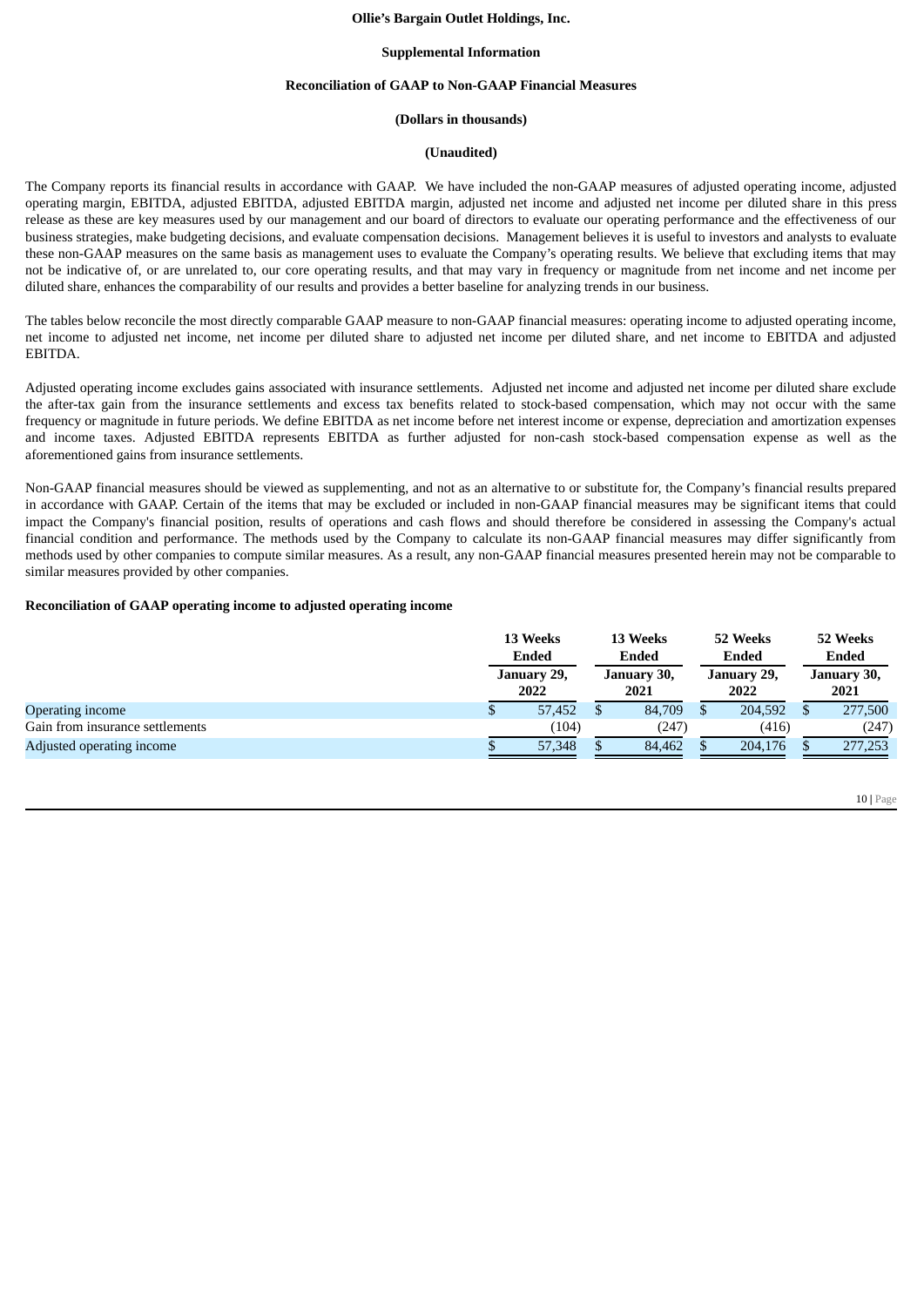## **Ollie's Bargain Outlet Holdings, Inc. Supplemental Information**

#### **Reconciliation of GAAP to Non-GAAP Financial Measures**

## **(In thousands except for per share amounts)**

## **(Unaudited)**

## **Reconciliation of GAAP net income to adjusted net income**

|                                                             |  | 13 Weeks<br>Ended<br>January29,<br>2022 |  |                    |  |                    |  |                    |  | 13 Weeks<br>Ended |  |  |  |  |  |  |  |  |  |  |  |  |  | 52 Weeks<br>Ended |  | 52 Weeks<br>Ended |
|-------------------------------------------------------------|--|-----------------------------------------|--|--------------------|--|--------------------|--|--------------------|--|-------------------|--|--|--|--|--|--|--|--|--|--|--|--|--|-------------------|--|-------------------|
|                                                             |  |                                         |  | January30,<br>2021 |  | January29,<br>2022 |  | January30,<br>2021 |  |                   |  |  |  |  |  |  |  |  |  |  |  |  |  |                   |  |                   |
| Net income                                                  |  | 44,727                                  |  | 64,660             |  | 157,455            |  | 242,696            |  |                   |  |  |  |  |  |  |  |  |  |  |  |  |  |                   |  |                   |
| Gain from insurance settlements                             |  | (104)                                   |  | (247)              |  | (416)              |  | (247)              |  |                   |  |  |  |  |  |  |  |  |  |  |  |  |  |                   |  |                   |
| Adjustment to provision for income taxes $(1)$              |  | 26                                      |  | 62                 |  | 106                |  | 62                 |  |                   |  |  |  |  |  |  |  |  |  |  |  |  |  |                   |  |                   |
| Excess tax benefits related to stock-based compensation (2) |  | (795)                                   |  | (691)              |  | (4,209)            |  | (34, 469)          |  |                   |  |  |  |  |  |  |  |  |  |  |  |  |  |                   |  |                   |
| Adjusted net income                                         |  | 43,854                                  |  | 63,784             |  | 152,936            |  | 208,042            |  |                   |  |  |  |  |  |  |  |  |  |  |  |  |  |                   |  |                   |

(1) The effective tax rate used for the adjustment to the provision for income taxes was the normalized effective tax rate in the quarter in which the related costs (gains from insurance settlements) were incurred.

(2) Amount represents the impact from the recognition of excess tax benefits pursuant to Accounting Standards Update 2016-09, *Stock Compensation*.

## **Reconciliation of GAAP net income per diluted share to adjusted net income per diluted share**

|                                                         | 13 Weeks<br>Ended |                          | 13 Weeks<br>Ended |                          |                          |                    |  |  |  |  |  |  |  |  |  |  |  |  | 52 Weeks<br>Ended | 52 Weeks<br>Ended |
|---------------------------------------------------------|-------------------|--------------------------|-------------------|--------------------------|--------------------------|--------------------|--|--|--|--|--|--|--|--|--|--|--|--|-------------------|-------------------|
|                                                         |                   | January29,<br>2022       |                   | January30,<br>2021       | January29,<br>2022       | January30,<br>2021 |  |  |  |  |  |  |  |  |  |  |  |  |                   |                   |
| Net income per diluted share                            | S                 | 0.71                     |                   | 0.98                     | 2.43                     | 3.68               |  |  |  |  |  |  |  |  |  |  |  |  |                   |                   |
| Adjustments as noted above, per dilutive share:         |                   |                          |                   |                          |                          |                    |  |  |  |  |  |  |  |  |  |  |  |  |                   |                   |
| Gain from insurance settlements, net of taxes           |                   | $\overline{\phantom{0}}$ |                   | $\overline{\phantom{0}}$ | $\overline{\phantom{0}}$ |                    |  |  |  |  |  |  |  |  |  |  |  |  |                   |                   |
| Excess tax benefits related to stock-based compensation |                   | (0.01)                   |                   | (0.01)                   | (0.06)                   | (0.52)             |  |  |  |  |  |  |  |  |  |  |  |  |                   |                   |
| Adjusted net income per diluted share (1)               |                   | 0.69                     |                   | 0.97                     | 2.36                     | 3.16               |  |  |  |  |  |  |  |  |  |  |  |  |                   |                   |
| Diluted weighted-average common shares outstanding      |                   | 63,270                   |                   | 66,096                   | 64,878                   | 65,873             |  |  |  |  |  |  |  |  |  |  |  |  |                   |                   |

(1)Components may not add to totals due to rounding.